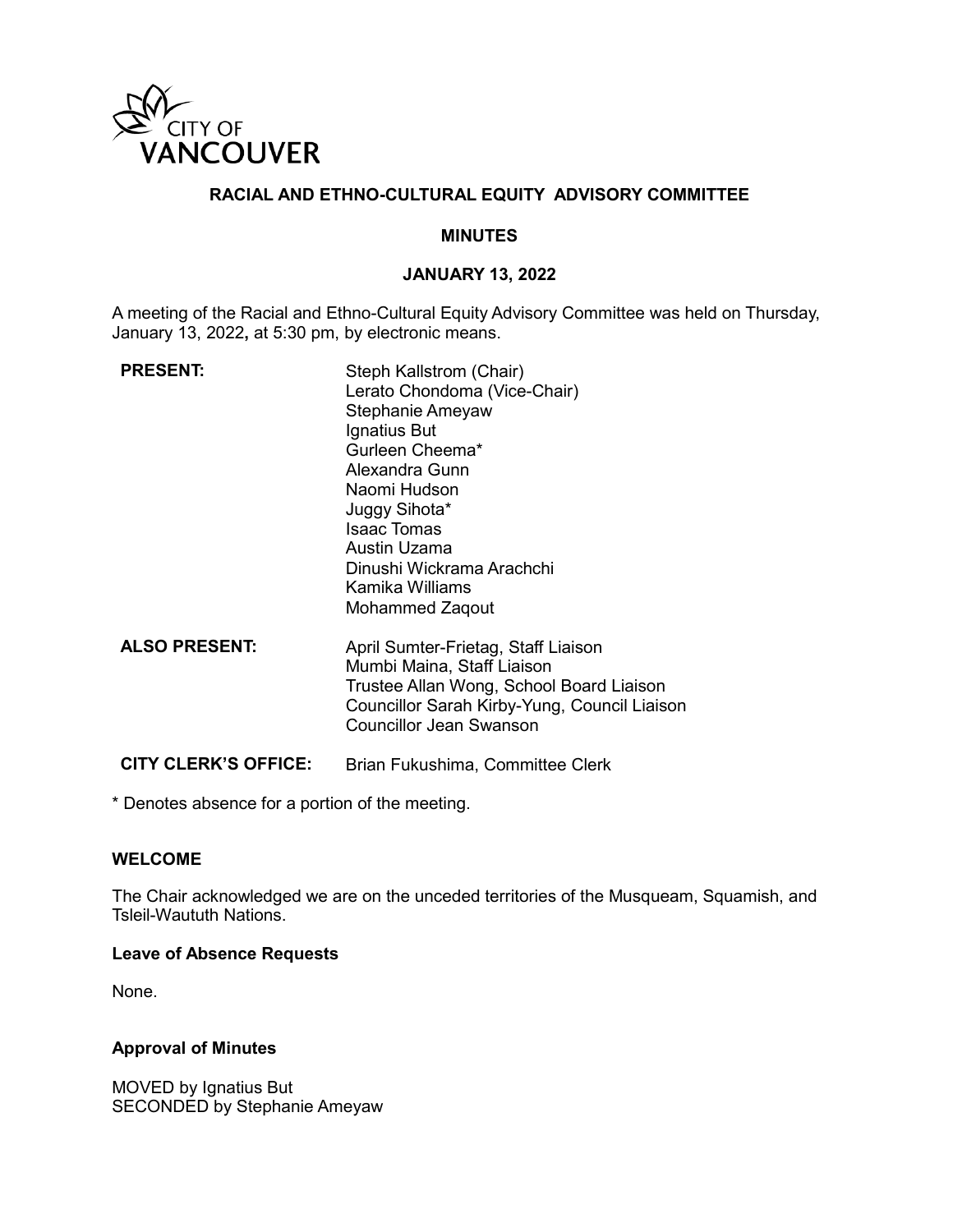THAT the Racial and Ethno-Cultural Equity Advisory Committee approve the Minutes from the meeting of November 25, 2021, as circulated.

CARRIED UNANIMOUSLY (Gurleen Cheema and Juggy Sihota absent for the vote.)

### **1. Support in Principle the Legal Challenge Against the Discrimination of Freedom of Religion as set out in Quebec's Bill 21 C**

Councillor Kirby-Yung and Councillor Swanson spoke on the advocacy motion of Fall 2019. The Committee discussed potential funding and a press release.

MOVED by Mohammed Zaqout SECONDED by Juggy Sihota

> WHEREAS further to the motion passed by City Council in late 2019, Review of Quebec's BILL 21 C, and in light of the growing list of incidents of Islamophobia, we the Racial And Ethno-Cultural Equity Advisory Committee (RECE) unequivocally denounce Bill 21 C and we as the RECE Committee believe that this bill is not in line with Canadian values. This Bill highlights the continued inequality of racialized people in our country. Further this bill incites racism. The RECE Committee is also concerned about the potential negative ripple effect of Bill 21 C, including a further increase in Islamophobic hate incidences.

> THEREFORE BE IT RESOLVED THAT the Racial And Ethno-Cultural Equity Advisory Committee (RECE) calls on Vancouver City Council to join other cities in making their opposition to Bill 21 C in Quebec concrete by contributing a sizable amount of a minimum of \$100,000, comparative to Brampton and Toronto, Ontario, to the Supreme Court case opposing Bill 21 C launched by World Sikh Organization (WSO) and National Council of Canadian Muslims (NCCM). We have noted that the City of Victoria has also contributed.

> BE IT FURTHER RESOLVED THAT we the RECE committee do not think it is equitable to take funding from work related to Vancouver's equity-deserving communities as outlined in the Equity Framework and the City of Reconciliation, and other equity-focused work and community engagement, considering how this Bill amplifies the inequality of racialized people.

CARRIED UNANIMOUSLY

## **2. Subcommittee updates**

The Policing Subcommittee discussed their upcoming February 4, 2022 meeting with the VPD's Inspector Yung and Superintendent Tran.

# **3. Liaison Updates**

The Chair introduced new Staff Liaison Mumbi Maina.

April Sumter-Frietag provided an update on the Black History Month acknowledgement and accompanying video that has been produced.